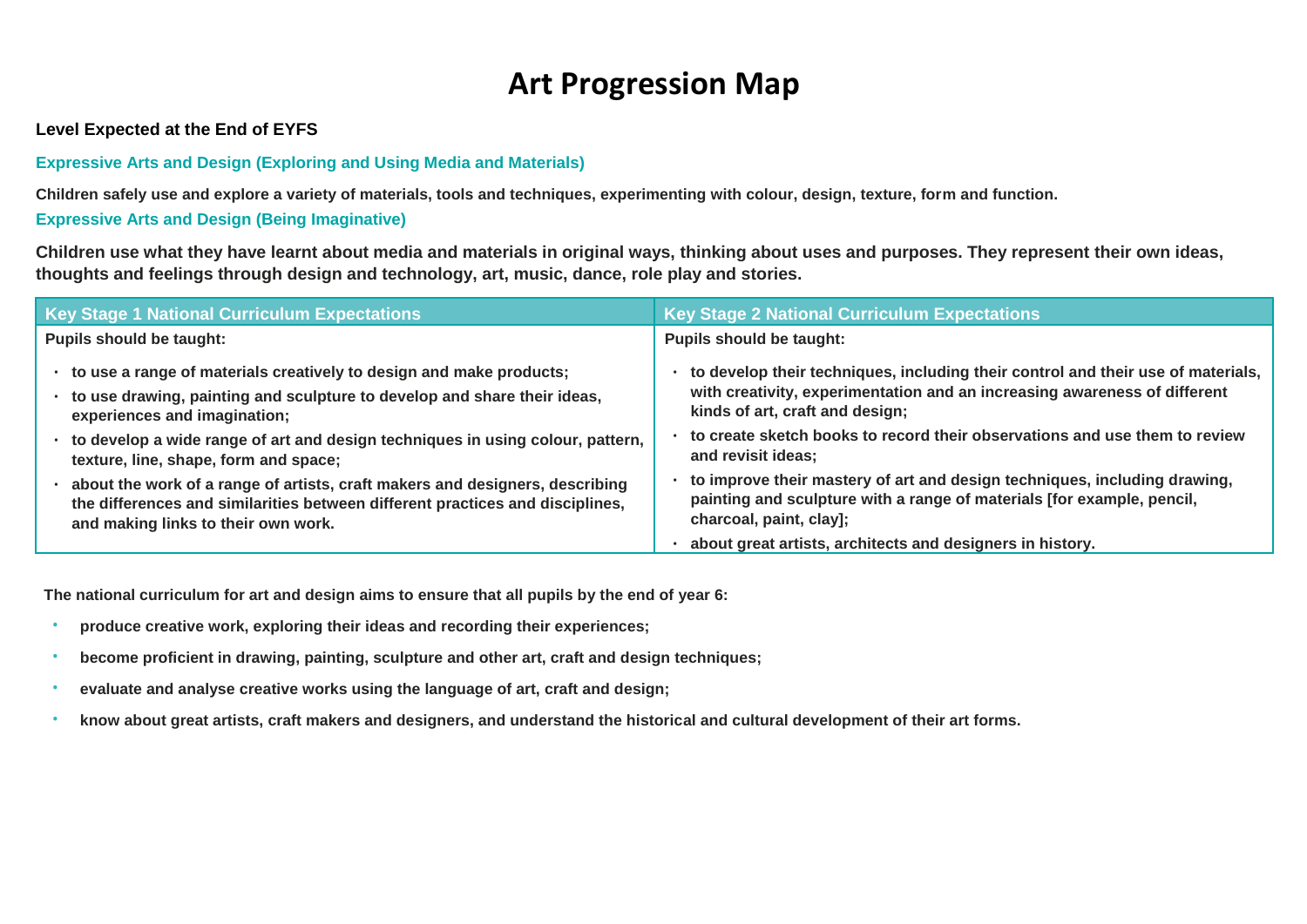| <b>Reception / KS1</b>                                                                                                                                                                                                                                                                                                                                                                                                                                                                                                                                                                                                                                                                                                                                                                                                                                                            | LKS <sub>2</sub>                                                                                                                                                                                                                                                                                                                                                                                                                                                                                                                                                                                                                                                                                                                                                                                                                                                                                                                                                                                                                                                                 | UKS2                                                                                                                                                                                                                                                                                                                                                                                                                                                                                                                                                                                                                                                                                                                                                                                                                                                                                                                                                                                                                                                                                                                                 |
|-----------------------------------------------------------------------------------------------------------------------------------------------------------------------------------------------------------------------------------------------------------------------------------------------------------------------------------------------------------------------------------------------------------------------------------------------------------------------------------------------------------------------------------------------------------------------------------------------------------------------------------------------------------------------------------------------------------------------------------------------------------------------------------------------------------------------------------------------------------------------------------|----------------------------------------------------------------------------------------------------------------------------------------------------------------------------------------------------------------------------------------------------------------------------------------------------------------------------------------------------------------------------------------------------------------------------------------------------------------------------------------------------------------------------------------------------------------------------------------------------------------------------------------------------------------------------------------------------------------------------------------------------------------------------------------------------------------------------------------------------------------------------------------------------------------------------------------------------------------------------------------------------------------------------------------------------------------------------------|--------------------------------------------------------------------------------------------------------------------------------------------------------------------------------------------------------------------------------------------------------------------------------------------------------------------------------------------------------------------------------------------------------------------------------------------------------------------------------------------------------------------------------------------------------------------------------------------------------------------------------------------------------------------------------------------------------------------------------------------------------------------------------------------------------------------------------------------------------------------------------------------------------------------------------------------------------------------------------------------------------------------------------------------------------------------------------------------------------------------------------------|
| Children start to understand how ideas are<br>developed through processes. Children build up<br>resilience to getting things wrong and trying<br>again. Children practise and share their learning<br>and skills with others, receive and offer feedback<br>to improve.<br>KS1 Art and Design National Curriculum<br>To produce creative work, exploring their ideas<br>and recording experiences.<br>Children can:<br>respond positively to ideas and starting<br>a<br>points;<br>explore ideas and collect information;<br>$\mathbf b$<br>describe differences and similarities and<br>$\mathbb{C}$<br>make links to their own work;<br>try different materials and methods to improve;<br>d<br>use key vocabulary to demonstrate<br>$\mathbf e$<br>knowledge and understanding in this<br>strand: work, work of art, idea, starting<br>point, observe, focus, design, improve. | Children start collecting and developing ideas<br>using sketchbooks. They continue to build up<br>resilience, making mistakes and suggesting<br>improvements to improve their work. Children<br>practise and share their learning and skills with<br>others, giving and receiving feedback to improve.<br><b>KS2 Art and Design National Curriculum</b><br>Pupils should be taught to develop their<br>techniques with creativity, experimentation<br>and an increasing awareness of different<br>kinds of art, craft and design.<br>To create sketchbooks to record their<br>observations and use them to review and<br>revisit ideas.<br>Children can:<br>use sketchbooks to record ideas;<br>a<br>explore ideas from first-hand observations;<br>b.<br>question and make observations about<br>C.<br>starting points, and respond positively to<br>suggestions;<br>adapt and refine ideas;<br>d.<br>use key vocabulary to demonstrate knowledge   e<br>e.<br>and understanding in this strand: line, pattern,<br>texture, form, record, detail, question, observe,<br>refine. | Children start collecting more information and<br>resources to present in sketchbooks. They<br>continue to build their knowledge of techniques<br>by experimenting and predicting what might<br>happen. Children continue to practise and share<br>their learning and skills with others, receiving and<br>offering feedback to improve.<br><b>KS2 Art and Design National Curriculum</b><br>Pupils should be taught to develop their<br>techniques with creativity, experimentation<br>and an increasing awareness of different<br>kinds of art, craft and design.<br>To create sketchbooks to record their<br>observations and use them to review and<br>revisit ideas.<br>Children can:<br>review and revisit ideas in their sketchbooks;<br>a.<br>offer feedback using technical vocabulary;<br>$\mathbf{b}$<br>think critically about their art and design work;<br>$\mathbb{C}$<br>use digital technology as sources for<br>$\mathsf{d}$<br>developing ideas;<br>use key vocabulary to demonstrate knowledge<br>and understanding in this strand: sketchbook,<br>develop, refine, texture, shape, form, pattern,<br>structure. |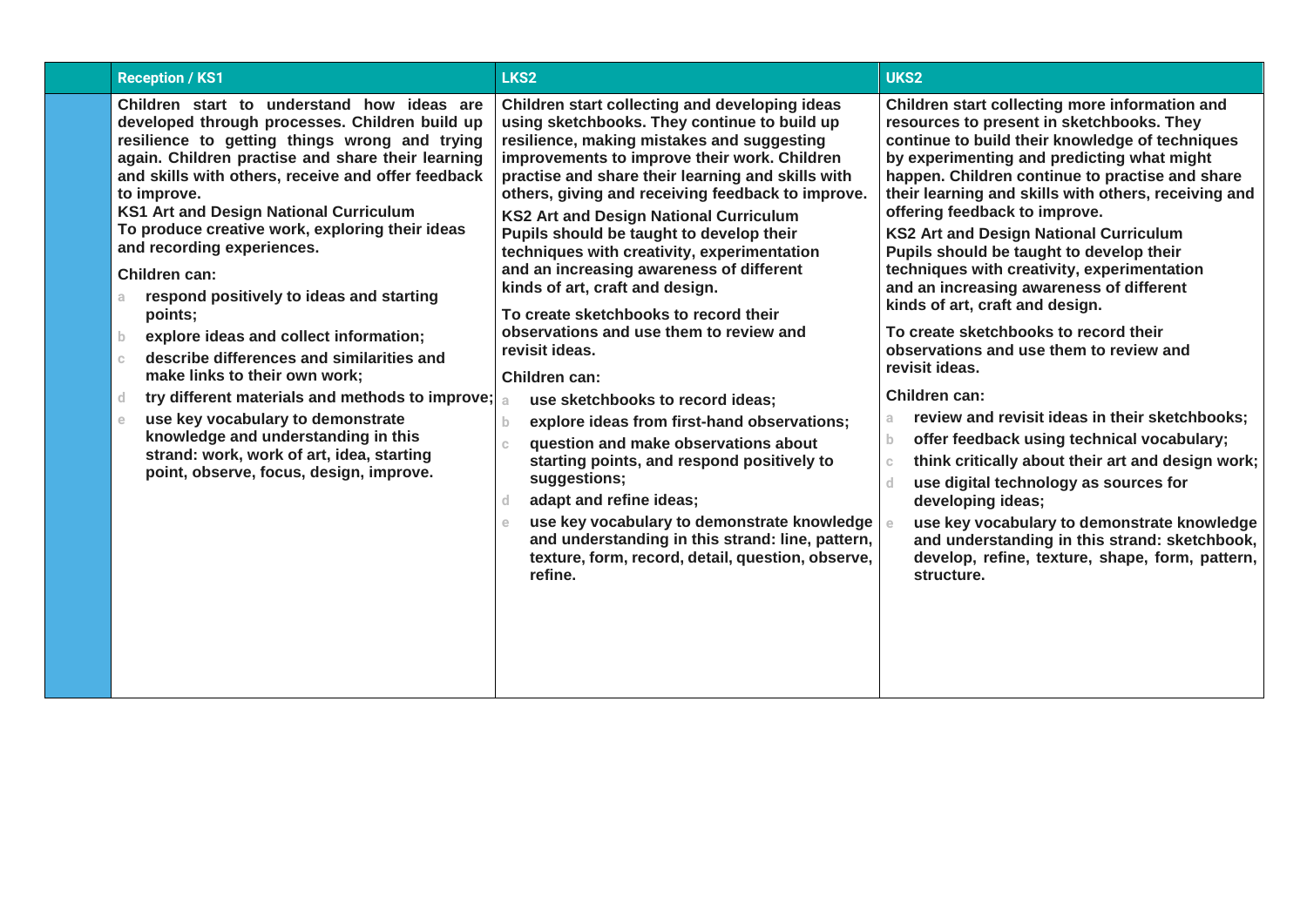| Children begin to explore different techniques<br>involved in drawing such as shading, thick and<br>thin lines, patterns and shapes as well as using<br>different surfaces to draw on. Children are also<br>exposed to using different materials to draw with<br>such as pencils, felt tips, charcoal, crayons,<br>chalk and pastels. | Children develop their knowledge of drawing by<br>continuing to use a variety of drawing tools from<br>KS1. They are introduced to new ways of making<br>an effect through tone, texture, light and<br>shadow. They have the opportunity to use<br>vocabulary learned in KS1 accurately, e.g.<br>shading, thick and thin. | Children continue to use a variety of drawing<br>tools but are introduced to new techniques, e.g.<br>creating perspective. They become more<br>confident in techniques already learned and use<br>the vocabulary learned accurately, e.g. shading,<br>thick and thin. Children will rely on their<br>sketching books to improve their drawing skills.<br><b>KS2 Art and Design National Curriculum</b> |
|---------------------------------------------------------------------------------------------------------------------------------------------------------------------------------------------------------------------------------------------------------------------------------------------------------------------------------------|---------------------------------------------------------------------------------------------------------------------------------------------------------------------------------------------------------------------------------------------------------------------------------------------------------------------------|--------------------------------------------------------------------------------------------------------------------------------------------------------------------------------------------------------------------------------------------------------------------------------------------------------------------------------------------------------------------------------------------------------|
| KS1 Art and Design National Curriculum<br>To become proficient in drawing techniques.                                                                                                                                                                                                                                                 | <b>KS2 Art and Design National Curriculum</b><br>To become proficient in drawing techniques.                                                                                                                                                                                                                              | To become proficient in drawing techniques.<br>To improve their mastery of art and                                                                                                                                                                                                                                                                                                                     |
| To use drawing to develop and share their<br>ideas, experiences and imagination.                                                                                                                                                                                                                                                      | To improve their mastery of art and<br>design techniques, including drawing,                                                                                                                                                                                                                                              | design techniques, including drawing,<br>with a range of materials.                                                                                                                                                                                                                                                                                                                                    |
| Children can:                                                                                                                                                                                                                                                                                                                         | with a range of materials.                                                                                                                                                                                                                                                                                                | Children can:                                                                                                                                                                                                                                                                                                                                                                                          |
| draw lines of varying thickness;                                                                                                                                                                                                                                                                                                      | Children can:                                                                                                                                                                                                                                                                                                             | use a variety of techniques to add effects, e.g.                                                                                                                                                                                                                                                                                                                                                       |
| use dots and lines to demonstrate pattern and<br>texture;                                                                                                                                                                                                                                                                             | experiment with showing line, tone and<br>texture with different hardness of pencils;                                                                                                                                                                                                                                     | shadows, reflection, hatching and cross-<br>hatching;                                                                                                                                                                                                                                                                                                                                                  |
| use different materials to draw, for example                                                                                                                                                                                                                                                                                          | use shading to show light and shadow effects;                                                                                                                                                                                                                                                                             | depict movement and perspective in drawings;                                                                                                                                                                                                                                                                                                                                                           |
| pastels, chalk, felt tips;<br>use key vocabulary to demonstrate knowledge                                                                                                                                                                                                                                                             | use different materials to draw, e.g. pastels,<br>chalk, felt tips;                                                                                                                                                                                                                                                       | use a variety of tools and select the most<br>appropriate;                                                                                                                                                                                                                                                                                                                                             |
| and understanding in this strand: portrait, self-<br>line drawing,<br>detail,<br>landscape,<br>portrait,<br>cityscape, building, pastels, drawings, line, bold,<br>size, space.                                                                                                                                                       | show an awareness of space when drawing;<br>use key vocabulary to demonstrate knowledge<br>and understanding in this strand: portrait, light,<br>dark, tone, shadow, line, pattern, texture, form,<br>shape, tone, outline.                                                                                               | use key vocabulary to demonstrate knowledge<br>and understanding in this strand: line, texture,<br>pattern, form, shape, tone, smudge, blend,<br>mark, hard, soft, light, heavy, mural, fresco,<br>portrait, graffiti.                                                                                                                                                                                 |
| <b>KAPOW units to support progression</b>                                                                                                                                                                                                                                                                                             |                                                                                                                                                                                                                                                                                                                           |                                                                                                                                                                                                                                                                                                                                                                                                        |
| Year 1                                                                                                                                                                                                                                                                                                                                | <b>KAPOW units to support progression</b>                                                                                                                                                                                                                                                                                 | <b>KAPOW units to support progression</b><br>Year 5                                                                                                                                                                                                                                                                                                                                                    |
| Explore mark making, experiment with drawing                                                                                                                                                                                                                                                                                          | Year 3                                                                                                                                                                                                                                                                                                                    | Further develop drawing from observation.                                                                                                                                                                                                                                                                                                                                                              |
| lines and use 2D shapes to draw:<br>Formal elements lesson 2: Exploring line                                                                                                                                                                                                                                                          | Develop drawing skills by drawing from direct<br>observation, applying and using geometry and<br>tonal shading when drawing. Use a range of                                                                                                                                                                               | Draw using perspective, mathematical<br>processes, design, detail and line.                                                                                                                                                                                                                                                                                                                            |
| Formal elements lesson 3: Making waves                                                                                                                                                                                                                                                                                                | drawing media.                                                                                                                                                                                                                                                                                                            |                                                                                                                                                                                                                                                                                                                                                                                                        |
| Art and design skills: Experimenting with media                                                                                                                                                                                                                                                                                       | Express and describe organic and geometric<br>forms through different types of line:                                                                                                                                                                                                                                      | Formal elements lesson 1 House drawing                                                                                                                                                                                                                                                                                                                                                                 |
| Landscape lesson 1: Seaside Landscape                                                                                                                                                                                                                                                                                                 |                                                                                                                                                                                                                                                                                                                           | Formal elements Lesson 3 Hundertwasser<br><b>House</b>                                                                                                                                                                                                                                                                                                                                                 |
| Sculptures and Collages: Lesson 2 - Junk                                                                                                                                                                                                                                                                                              | Formal elements Shape 1: seeing simple shapes                                                                                                                                                                                                                                                                             | <b>Formal Elements Lesson 5 Monument</b>                                                                                                                                                                                                                                                                                                                                                               |
| modelling Animals.                                                                                                                                                                                                                                                                                                                    | <b>Formal elements Shape 2: Geometry</b>                                                                                                                                                                                                                                                                                  | Art and design Skills Packaging Collage 1 and                                                                                                                                                                                                                                                                                                                                                          |
|                                                                                                                                                                                                                                                                                                                                       | Formal elements Tone: Four rules of shading                                                                                                                                                                                                                                                                               |                                                                                                                                                                                                                                                                                                                                                                                                        |
| Use, express and experiment with line for<br>purpose, then use appropriate language to                                                                                                                                                                                                                                                | Formal elements Tone: Shading from light to dark                                                                                                                                                                                                                                                                          | Art and design skills drawing: Picture the Poet                                                                                                                                                                                                                                                                                                                                                        |
| describe lines.                                                                                                                                                                                                                                                                                                                       | Art and Design Skills Craft and design 1: Craft<br><b>Puppets</b>                                                                                                                                                                                                                                                         | Art and design Skills drawing: A walking line<br>Art and design: Little inventors                                                                                                                                                                                                                                                                                                                      |
| Formal elements lesson 1: Abstract Composition                                                                                                                                                                                                                                                                                        | Art and Design Skills Craft and design 2 Sock                                                                                                                                                                                                                                                                             | Design for a purpose Lesson 2: Designing                                                                                                                                                                                                                                                                                                                                                               |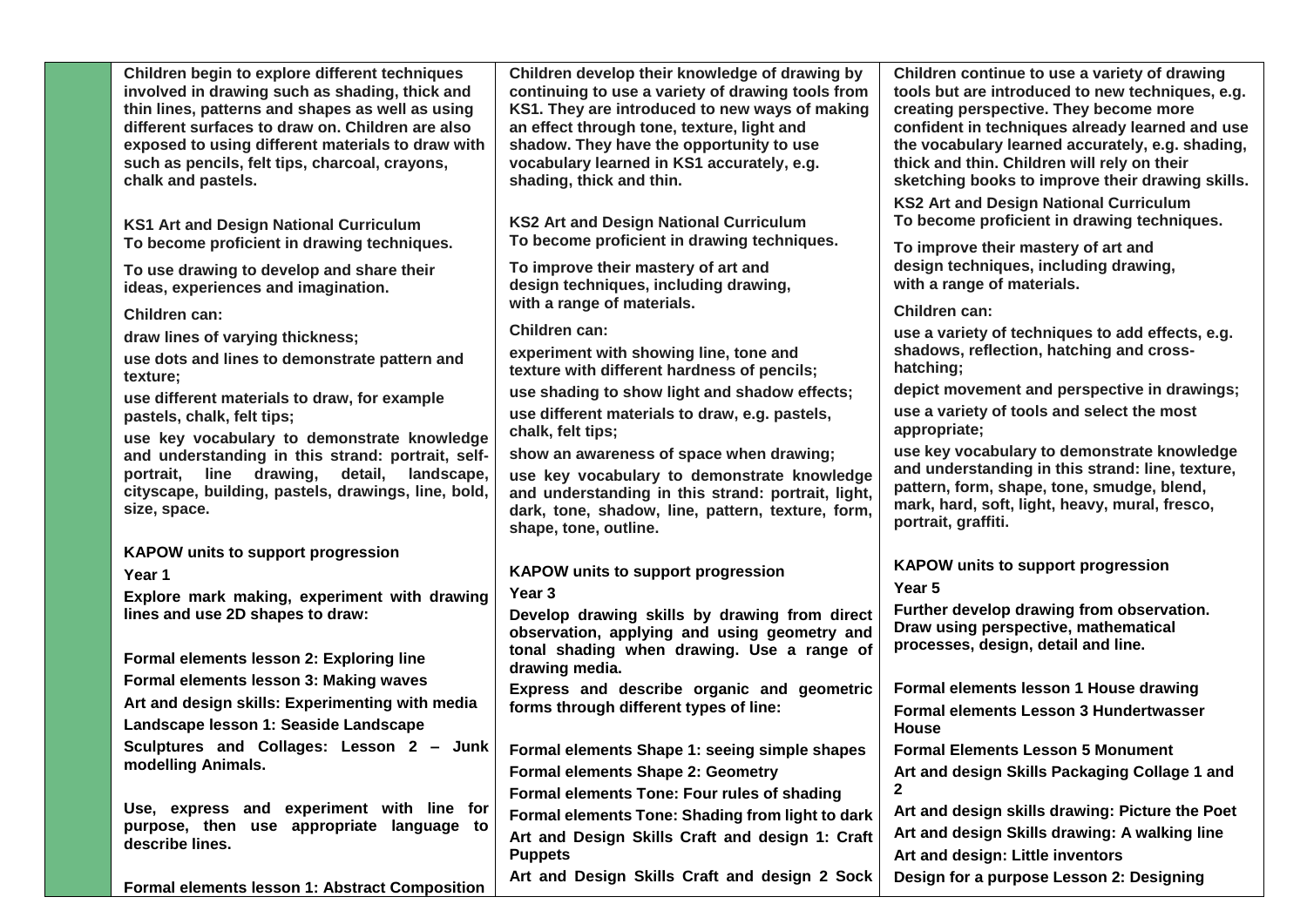| Formal elements Lesson 2: Exploring Line                                                                                                                                               | puppets                                                                                                                                           | space                                                                                                                                                              |
|----------------------------------------------------------------------------------------------------------------------------------------------------------------------------------------|---------------------------------------------------------------------------------------------------------------------------------------------------|--------------------------------------------------------------------------------------------------------------------------------------------------------------------|
| Formal elements Lesson 3: Making waves                                                                                                                                                 | Art and Design Skills Craft and design 3 Shadow<br>puppets                                                                                        | Design for a purpose Lesson 3: Changing<br><b>Spaces</b>                                                                                                           |
| Year 2<br>Explore drawing techniques, begin to apply tone                                                                                                                              | Art and Design Skills Drawing: My Toy Story<br>Art and Design Skills Learning about Carl Giles                                                    | Design for a purpose Lesson 4: What's in a<br><b>Name</b>                                                                                                          |
| to describe form, develop skill and control with a<br>range of drawing materials:<br>Draw lines with increased skill and confidence.<br>Use line for expression when drawing portraits | Prehistoric Art Lesson 1: Exploring Prehistoric<br>Art<br>Prehistoric Art Lesson 2 Charcoal Animals.                                              | Extend and develop a greater understanding of<br>applying expression when using line                                                                               |
| Art and Design skills: Lesson1: Drawing for fun                                                                                                                                        | Year 4                                                                                                                                            | Every picture tells a story lesson 2 -<br>Rorschach                                                                                                                |
| Art and Design Skills: Lesson 2: Drawing shading<br><b>Human Form Lesson 2 Skulls</b><br>Human Form Lesson 4: Opie Style Portraits                                                     | Draw still life from observation and for mark<br>making. Further develop understanding of<br>geometry and mathematical proportion when<br>drawing | Every picture tells a story lesson 3 - Emojis<br>Every picture tells a story lesson 5 -<br><b>Magdalene Odundo</b><br>Design for Purpose lesson 3: Changing spaces |
| <b>Sculpture and Media Lesson 1 superheroes</b><br>Sculpture and Media Lesson 2 Drawing                                                                                                |                                                                                                                                                   |                                                                                                                                                                    |
| <b>Expressions</b>                                                                                                                                                                     | Formal Elements Texture 1: Charcoal mark<br>making                                                                                                | Year <sub>6</sub>                                                                                                                                                  |
| Sculpture and Media Lesson 3 Multimedia<br><b>Superheroes</b>                                                                                                                          | Formal Elements Pattern 2: Reflection and<br>symmetry<br><b>Formal Elements Pattern 3: Flower of life</b>                                         | Learn and apply new drawing techniques such<br>as negative drawing, chiaroscuro, expression,<br>sketching and still life                                           |
|                                                                                                                                                                                        | Art and Design Skills: Drawing still life.                                                                                                        | Art and design Skills Drawing zentangle<br>patterns                                                                                                                |
|                                                                                                                                                                                        | Learn and apply symmetry to draw accurate<br>shapes. Analyse and describe how artists use line                                                    | Make my voice heard: Lesson 1 Graffiti Artist<br>Tag                                                                                                               |
|                                                                                                                                                                                        | in their work                                                                                                                                     | Make my voice heard: Lesson 2 Kathe Kollwitz                                                                                                                       |
|                                                                                                                                                                                        | Art and design skills Drawing: Still life                                                                                                         | Make my voice heard Lesson 3 Guemica 1<br><b>Pablo Picasso</b>                                                                                                     |
|                                                                                                                                                                                        | Every Picture tells a story lesson 1: My parents                                                                                                  | <b>Still life Lesson1 Composition</b>                                                                                                                              |
|                                                                                                                                                                                        | <b>David Hockney</b><br>Every picture tells a story lesson 2: The dance,                                                                          | Still Life lesson 2 Charcoal                                                                                                                                       |
|                                                                                                                                                                                        | Paula Rego                                                                                                                                        | Still Life lesson 3 Negative medium.                                                                                                                               |
|                                                                                                                                                                                        | Every picture tells a story Lesson 3: Table for<br>ladies, Edward Hopper                                                                          | Deepen knowledge and understanding of using<br>line when drawing portraits. Develop greater                                                                        |
|                                                                                                                                                                                        | Every picture tells a story lesson 4: Children's<br>games, Peter Breugel                                                                          | skill and control. Study and apply the<br>techniques of other artists.                                                                                             |
|                                                                                                                                                                                        | Every picture tells a story Lesson 5: Abstract Art,<br><b>Fiona Rae</b>                                                                           | Art and Design Skills: Learning about the work<br>of Edward Hopper                                                                                                 |
|                                                                                                                                                                                        |                                                                                                                                                   | Make my voice heard lesson 3 Guernica 1 -<br><b>Pablo Picasso</b>                                                                                                  |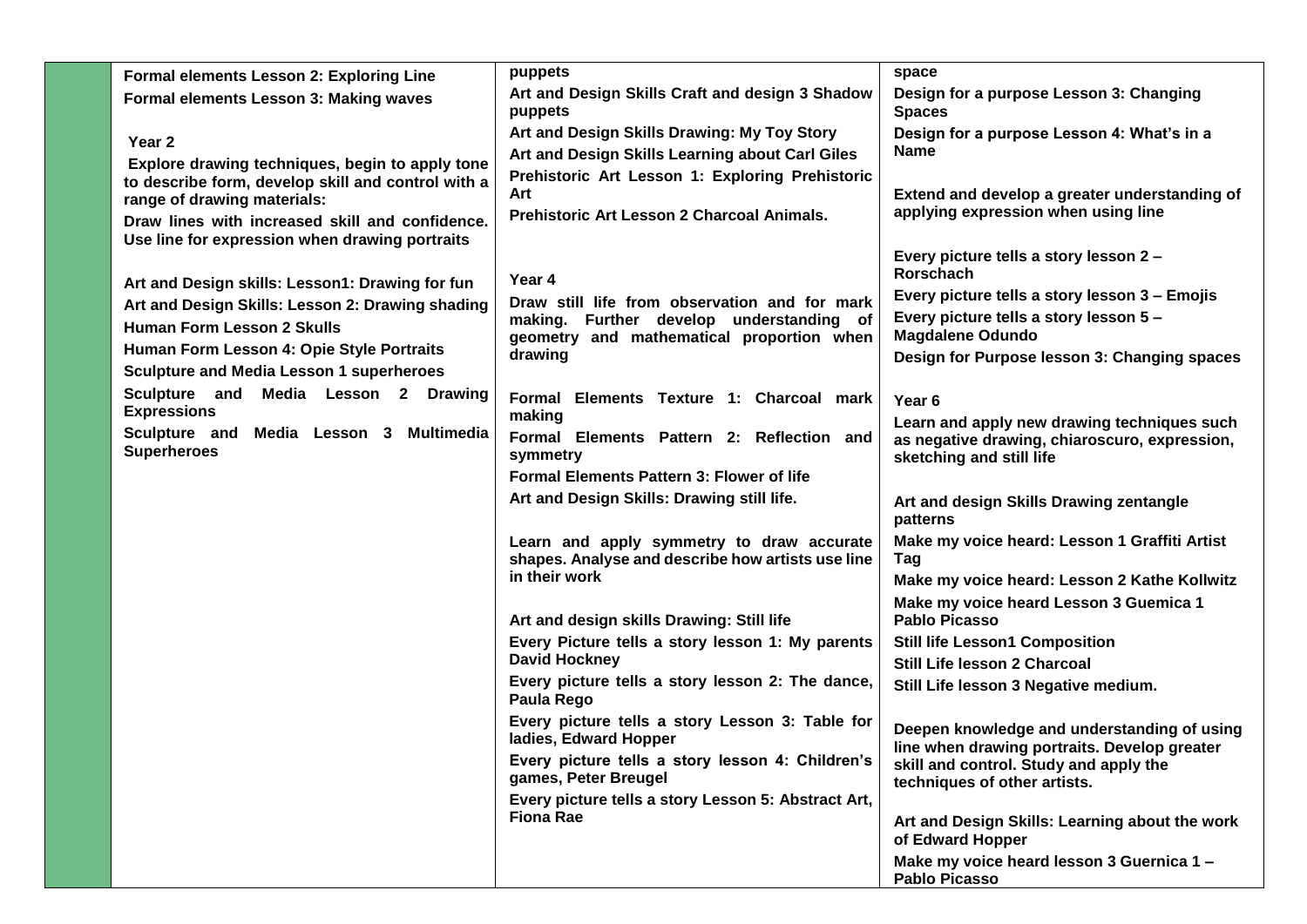| Children can explore using a variety of different<br>brushes to see what happens. Children begin to<br>learn the primary colours and experiment with<br>mixing paints to understand tone and secondary<br>colours.                                                        | Children continue exploring using a variety of<br>different brushes to see what happens. They use<br>the language of colour accurately when mixing,<br>e.g. shade, primary and tint. Children begin to<br>experiment with colour for effect and mood.           | Children continue exploring a variety of different<br>brushes to see what happens. They use the<br>language of colour accurately and use inspiration<br>from natural and non-natural works to create a<br>colour palette. Children are more expressive with<br>colour, associating colours with moods. |
|---------------------------------------------------------------------------------------------------------------------------------------------------------------------------------------------------------------------------------------------------------------------------|-----------------------------------------------------------------------------------------------------------------------------------------------------------------------------------------------------------------------------------------------------------------|--------------------------------------------------------------------------------------------------------------------------------------------------------------------------------------------------------------------------------------------------------------------------------------------------------|
| <b>KS1 Art and Design National Curriculum</b><br>To become proficient in painting techniques.                                                                                                                                                                             | <b>KS2 Art and Design National Curriculum</b><br>To become proficient in painting techniques.                                                                                                                                                                   | <b>KS2 Art and Design National Curriculum</b>                                                                                                                                                                                                                                                          |
| To use painting to develop and share their<br>ideas, experiences and imagination.<br>Children can:                                                                                                                                                                        | To improve their mastery of art and<br>design techniques, including painting<br>with a range of materials.                                                                                                                                                      | To become proficient in painting techniques.<br>To improve their mastery of art and design<br>techniques, including painting with a range<br>of materials.                                                                                                                                             |
| name the primary and secondary colours;<br>a.<br>experiment with different brushes (including<br>b.                                                                                                                                                                       | Children can:<br>use varied brush techniques to create shapes,                                                                                                                                                                                                  | Children can:                                                                                                                                                                                                                                                                                          |
| brushstrokes) and other painting tools;<br>mix primary colours to make secondary<br>$\mathbb{C}$                                                                                                                                                                          | textures, patterns and lines;<br>mix colours effectively using the correct                                                                                                                                                                                      | create a colour palette, demonstrating mixing<br>a.<br>techniques;                                                                                                                                                                                                                                     |
| colours;<br>d<br>add white and black to alter tints and shades;                                                                                                                                                                                                           | language, e.g. tint, shade, primary and<br>secondary;                                                                                                                                                                                                           | use a range of paint (acrylic, oil paints,<br>$\mathbf{b}$<br>water colours) to create visually interesting                                                                                                                                                                                            |
| use key vocabulary to demonstrate knowledge<br>e<br>and understanding in this strand: primary<br>colours, secondary colours, neutral colours,<br>tints, shades, warm colours, cool colours,<br>watercolour wash,<br>sweep,<br>dab.<br>bold<br>brushstroke, acrylic paint. | create different textures and effects with paint;<br>use key vocabulary to demonstrate knowledge<br>and understanding in this strand: colour,<br>foreground,<br>middle<br>ground,<br>background,<br>abstract, emotion, warm, blend, mix, line, tone,<br>fresco. | pieces;<br>use key vocabulary to demonstrate<br>knowledge and understanding in this strand:<br>blend, mix, line, tone, shape, abstract,<br>absorb, colour, impressionism,<br>impressionists.                                                                                                           |
| <b>KAPOW units to support progression</b>                                                                                                                                                                                                                                 | <b>KAPOW units to support progression</b><br>Year 3                                                                                                                                                                                                             | KAPOW units to support progression<br>Year 5                                                                                                                                                                                                                                                           |
| Year 1<br>Develop skill and control when painting. Paint with<br>expression                                                                                                                                                                                               | Increase skill and control when painting. Apply<br>greater expression and creativity to own<br>paintings                                                                                                                                                        | Control brush strokes and apply tints and<br>shades when painting. Paint with greater skill<br>and expression                                                                                                                                                                                          |
| Remember the primary colours and how to mix<br>them to create secondary colours. Create shades<br>of a colour and choose and justify colours for<br>purpose                                                                                                               | Art & design skills Craft & design 1 Craft puppets<br>Art & design skills Craft & design 2 Sock puppets<br>Art & design skills Craft & design 3 Shadow                                                                                                          | Formal elements Lesson 3: Hundertwasser<br><b>House</b><br>Art and design skills: Packaging Collage 2                                                                                                                                                                                                  |
| Art and design skills: Painting: Colour mixing                                                                                                                                                                                                                            | puppets<br>Art and design skills painting: Tints and shades                                                                                                                                                                                                     | Select and mix more complex colours to depict                                                                                                                                                                                                                                                          |
| Landscapes using different media. Lesson 3<br>Shades and colours of the sea.                                                                                                                                                                                              | Prehistoric art lesson 3: Prehistoric palette<br>Prehistoric art lesson 4: Painting on the cave wall                                                                                                                                                            | thoughts and feelings                                                                                                                                                                                                                                                                                  |
| Landscapes Lesson 4: Painting over texture                                                                                                                                                                                                                                | Prehistoric art lesson 5: Hands on a cave wall                                                                                                                                                                                                                  | Every picture tells a story lesson 2 Rorschach                                                                                                                                                                                                                                                         |
| Landscapes lesson 5: Beach collage<br>Formal elements lesson 4 & 5 Making colours                                                                                                                                                                                         | Increase awareness and understanding of mixing<br>and applying colour, including use of natural                                                                                                                                                                 | Every picture tells a story lesson 5 Magdalene<br>Odundo                                                                                                                                                                                                                                               |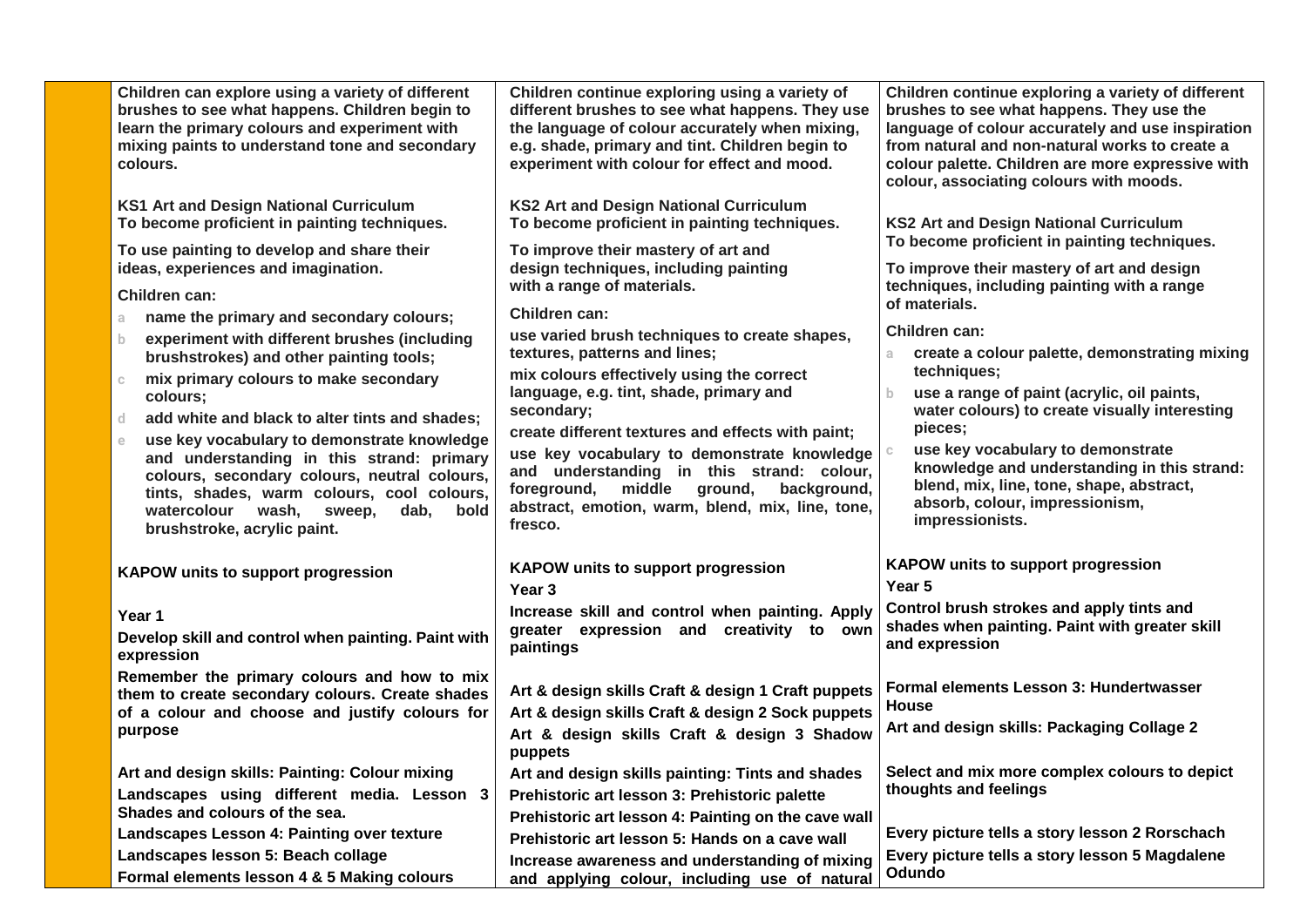| Year <sub>2</sub><br>Further improve skill and control when painting.<br>Paint with creativity and expression<br>Art and design skills: Lesson 6 Painting a<br>rollercoaster ride<br>Sculpture and Media Lesson 3: Multimedia<br>superheroes Part 1<br>Mix, apply and refine colour mixing for purpose<br>using wet and dry media. Describe their colour<br>selections<br>Formal elements lesson 4 3D colour drawings<br>Sculpture and media lesson 4 Multimedia<br><b>Superheroes Part 2</b> | pigments. Use aspects of colour such as tints and<br>shades, for different purposes<br>Art and design skills Drawing: My Toy Story<br><b>Craft lesson Mood Board</b><br>Year 4<br>Develop skill and control when painting. Paint<br>with expression. Analyse painting by artists.<br>Analyse and describe colour and painting<br>techniques in artists work. Manipulate colour for<br>print<br>Art and design skills Painting: Paul Cazanne<br>Every Picture tells a story lesson 1: My parents<br><b>David Hockney</b><br>Every picture tells a story lesson 2: The dance,<br>Paula Rego<br>Every picture tells a story Lesson 3: Table for<br>ladies, Edward Hopper<br>Every picture tells a story lesson 4: Children's<br>games, Peter Breugel<br>Every picture tells a story Lesson 5: Abstract Art,<br>Fiona Rae | Design for purpose lesson 2: Designing spaces<br>Design for purpose lesson 3: Changing spaces<br>Year <sub>6</sub><br>Paint with greater skill and control, applying<br>tonal techniques and more complex colour<br>theory to own work.<br>Mix and apply colours to represent still life<br>objects from observation. Express feelings and<br>emotions through colour. Study colours used by<br>impressionist painters<br>Art and design skills Painting: impressionism<br>Make my voice heard Lesson 4: Picasso<br><b>Guernica 2</b><br>Still life lesson 4: Colour |
|-----------------------------------------------------------------------------------------------------------------------------------------------------------------------------------------------------------------------------------------------------------------------------------------------------------------------------------------------------------------------------------------------------------------------------------------------------------------------------------------------|-----------------------------------------------------------------------------------------------------------------------------------------------------------------------------------------------------------------------------------------------------------------------------------------------------------------------------------------------------------------------------------------------------------------------------------------------------------------------------------------------------------------------------------------------------------------------------------------------------------------------------------------------------------------------------------------------------------------------------------------------------------------------------------------------------------------------|----------------------------------------------------------------------------------------------------------------------------------------------------------------------------------------------------------------------------------------------------------------------------------------------------------------------------------------------------------------------------------------------------------------------------------------------------------------------------------------------------------------------------------------------------------------------|
|-----------------------------------------------------------------------------------------------------------------------------------------------------------------------------------------------------------------------------------------------------------------------------------------------------------------------------------------------------------------------------------------------------------------------------------------------------------------------------------------------|-----------------------------------------------------------------------------------------------------------------------------------------------------------------------------------------------------------------------------------------------------------------------------------------------------------------------------------------------------------------------------------------------------------------------------------------------------------------------------------------------------------------------------------------------------------------------------------------------------------------------------------------------------------------------------------------------------------------------------------------------------------------------------------------------------------------------|----------------------------------------------------------------------------------------------------------------------------------------------------------------------------------------------------------------------------------------------------------------------------------------------------------------------------------------------------------------------------------------------------------------------------------------------------------------------------------------------------------------------------------------------------------------------|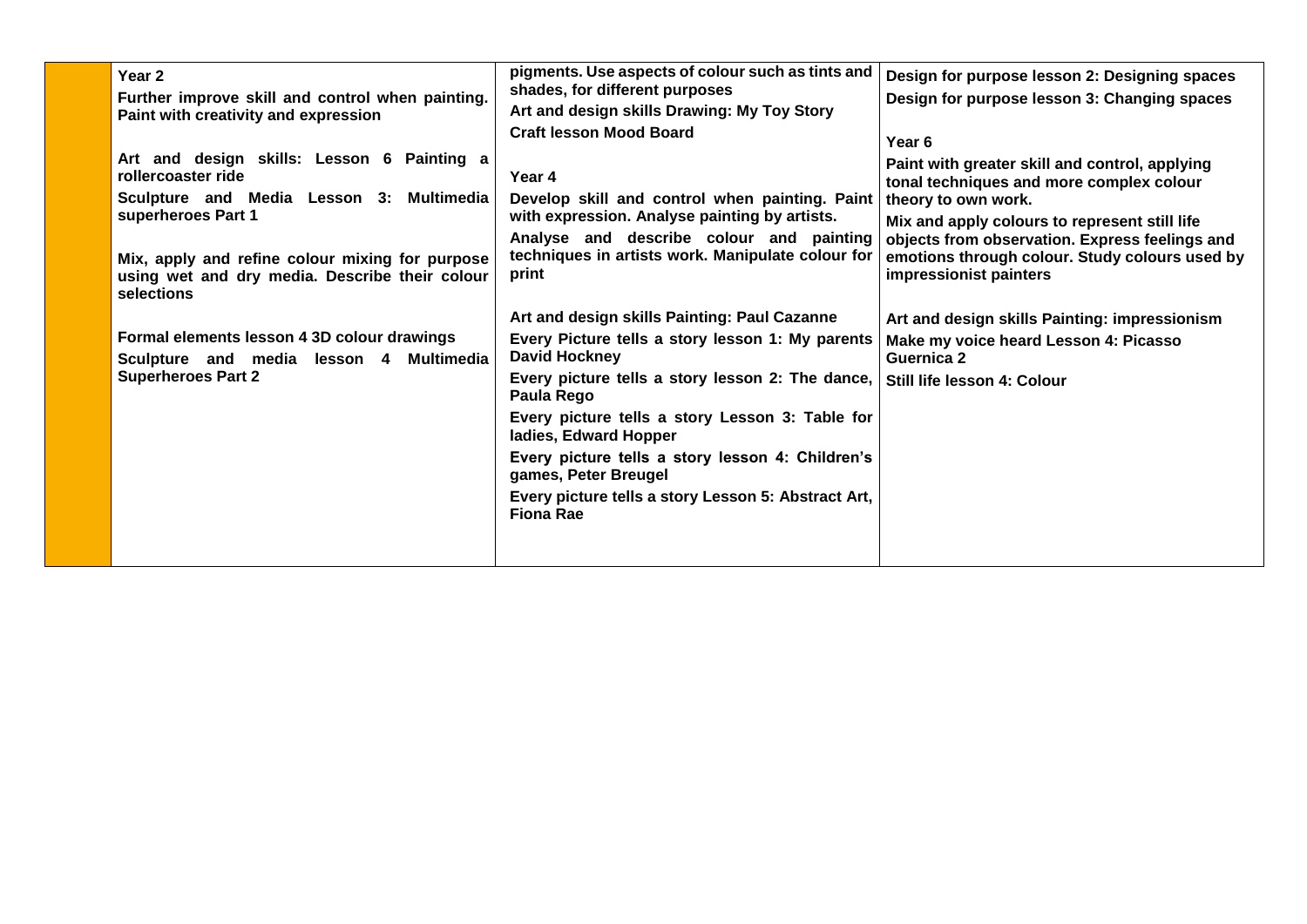| Children have the opportunity to use a variety of<br>materials for sculpting and experiment with<br>joining and constructing. They begin to use the<br>correct vocabulary associated with sculpting<br>and construction to demonstrate their<br>understanding of the skill.<br>KS1 Art and Design National Curriculum | Children still have the opportunity to use a<br>variety of materials for sculpting. They<br>experiment with joining and construction,<br>asking and answering questions such as, 'How<br>can it go higher?' Children begin to understand<br>more about decorating sculptures and adding<br>expression through texture. They use a variety<br>of tools to support the learning of techniques<br>and to add detail. | Children still use a variety of materials for<br>sculpting and experiment with joining and<br>constructing. They begin to understand more<br>about clay modelling and using different tools<br>with clay. They will be more reliant on their own<br>ideas and knowledge of sculpture during the<br>planning and designing process.<br><b>KS2 Art and Design National Curriculum</b> |
|-----------------------------------------------------------------------------------------------------------------------------------------------------------------------------------------------------------------------------------------------------------------------------------------------------------------------|-------------------------------------------------------------------------------------------------------------------------------------------------------------------------------------------------------------------------------------------------------------------------------------------------------------------------------------------------------------------------------------------------------------------|-------------------------------------------------------------------------------------------------------------------------------------------------------------------------------------------------------------------------------------------------------------------------------------------------------------------------------------------------------------------------------------|
| To become proficient in sculpting techniques.                                                                                                                                                                                                                                                                         |                                                                                                                                                                                                                                                                                                                                                                                                                   |                                                                                                                                                                                                                                                                                                                                                                                     |
| To use sculpture to develop and share their                                                                                                                                                                                                                                                                           | <b>KS2 Art and Design National Curriculum</b>                                                                                                                                                                                                                                                                                                                                                                     | To become proficient in sculpting techniques.                                                                                                                                                                                                                                                                                                                                       |
| ideas, experiences and imagination.<br>Children can:                                                                                                                                                                                                                                                                  | To become proficient in sculpting techniques.                                                                                                                                                                                                                                                                                                                                                                     | To improve their mastery of art and design<br>techniques, including sculpting with a                                                                                                                                                                                                                                                                                                |
| use a variety of natural, recycled and<br>a.                                                                                                                                                                                                                                                                          | To improve their mastery of art and                                                                                                                                                                                                                                                                                                                                                                               | range of materials.                                                                                                                                                                                                                                                                                                                                                                 |
| manufactured materials for sculpting,                                                                                                                                                                                                                                                                                 | design techniques, including sculpting<br>with a range of materials.                                                                                                                                                                                                                                                                                                                                              | Children can:                                                                                                                                                                                                                                                                                                                                                                       |
| e.g. clay, straw and card;                                                                                                                                                                                                                                                                                            | Children can:                                                                                                                                                                                                                                                                                                                                                                                                     | plan and design a sculpture;<br>a.                                                                                                                                                                                                                                                                                                                                                  |
| use a variety of techniques, e.g. rolling,<br>b.<br>cutting, pinching;                                                                                                                                                                                                                                                | cut, make and combine shapes to create                                                                                                                                                                                                                                                                                                                                                                            | use tools and materials to carve, add shape,<br>add texture and pattern;                                                                                                                                                                                                                                                                                                            |
| use a variety of shapes, including lines and<br>$\mathbb{C}$                                                                                                                                                                                                                                                          | recognisable forms;                                                                                                                                                                                                                                                                                                                                                                                               | develop cutting and joining skills, e.g.<br>C.                                                                                                                                                                                                                                                                                                                                      |
| texture;                                                                                                                                                                                                                                                                                                              | use clay and other malleable materials and                                                                                                                                                                                                                                                                                                                                                                        | using wire, coils, slabs and slips;                                                                                                                                                                                                                                                                                                                                                 |
| use key vocabulary to demonstrate knowledge<br>d.                                                                                                                                                                                                                                                                     | practise joining techniques;                                                                                                                                                                                                                                                                                                                                                                                      | use materials other than clay to create a 3D<br>d.                                                                                                                                                                                                                                                                                                                                  |
| and understanding in this strand: sculpture,                                                                                                                                                                                                                                                                          | add materials to the sculpture to create detail;                                                                                                                                                                                                                                                                                                                                                                  | sculpture;<br>use key vocabulary to demonstrate                                                                                                                                                                                                                                                                                                                                     |
| statue, model, work, work of art, 3D, land art,<br>sculptor, carving, sculpture, installation,<br>shapes,<br>materials,<br>pyramid,<br>abstract,<br>geometric.                                                                                                                                                        | use key vocabulary to demonstrate knowledge<br>and understanding in this strand: rectangular,<br>concrete, terrace, architect, 2D shape, brim, peak,<br>buckle, edging, trimmings, shape, form, shadow,<br>light, marionette puppet.                                                                                                                                                                              | knowledge and understanding in this<br>strand: form, structure, texture, shape,<br>mark, soft, join, tram, cast.                                                                                                                                                                                                                                                                    |
| <b>KAPOW units to support progression</b>                                                                                                                                                                                                                                                                             |                                                                                                                                                                                                                                                                                                                                                                                                                   | <b>KAPOW units to support progression</b>                                                                                                                                                                                                                                                                                                                                           |
|                                                                                                                                                                                                                                                                                                                       | <b>KAPOW units to support progression</b>                                                                                                                                                                                                                                                                                                                                                                         |                                                                                                                                                                                                                                                                                                                                                                                     |
| Year 1                                                                                                                                                                                                                                                                                                                | Year <sub>3</sub>                                                                                                                                                                                                                                                                                                                                                                                                 | Year 5                                                                                                                                                                                                                                                                                                                                                                              |
| Learn about form and space through making<br>sculptures and developing language                                                                                                                                                                                                                                       | Further develop their ability to describe 3D form                                                                                                                                                                                                                                                                                                                                                                 | Further extend their ability to describe and<br>model form in 3D using a range of materials                                                                                                                                                                                                                                                                                         |
| Learn a range of materials and techniques such                                                                                                                                                                                                                                                                        | in a range of materials, including drawing<br>Use materials such as paper weaving, tie dying,                                                                                                                                                                                                                                                                                                                     |                                                                                                                                                                                                                                                                                                                                                                                     |
| as clay etching, printing and collage.                                                                                                                                                                                                                                                                                | sewing and other craft skills to design and make                                                                                                                                                                                                                                                                                                                                                                  | Create mixed media art using found and                                                                                                                                                                                                                                                                                                                                              |
| Understand patterns in nature, design and make                                                                                                                                                                                                                                                                        | products.                                                                                                                                                                                                                                                                                                                                                                                                         | reclaimed materials. Select materials for a                                                                                                                                                                                                                                                                                                                                         |
| patterns in a range of materials:                                                                                                                                                                                                                                                                                     | Formal Elements: Shape 3: Working with Wire<br>Prehistoric Art: Lesson 3: Prehistoric Palette                                                                                                                                                                                                                                                                                                                     | purpose.                                                                                                                                                                                                                                                                                                                                                                            |
|                                                                                                                                                                                                                                                                                                                       | <b>Craft: Lessons 1-5</b>                                                                                                                                                                                                                                                                                                                                                                                         | <b>Formal Elements: Lesson 2: House</b><br><b>Monoprints</b>                                                                                                                                                                                                                                                                                                                        |
| Art & Design Skills: Experimenting with Media<br>Art & Design Skills: Lego Printing                                                                                                                                                                                                                                   | Art and design skills Craft and design 1 - Craft                                                                                                                                                                                                                                                                                                                                                                  | Formal Elements: Lesson 4: Be an Architect                                                                                                                                                                                                                                                                                                                                          |
| <b>Sculptures &amp; Collages: Lesson 1: Snail</b>                                                                                                                                                                                                                                                                     | puppets                                                                                                                                                                                                                                                                                                                                                                                                           | <b>Formal Elements: Lesson 5: Monument</b>                                                                                                                                                                                                                                                                                                                                          |
| <b>Sculptures</b>                                                                                                                                                                                                                                                                                                     | Art and design skills Craft and design 2 - Sock<br>puppets                                                                                                                                                                                                                                                                                                                                                        | Design For Purpose: Lesson 1: Coat of Arms                                                                                                                                                                                                                                                                                                                                          |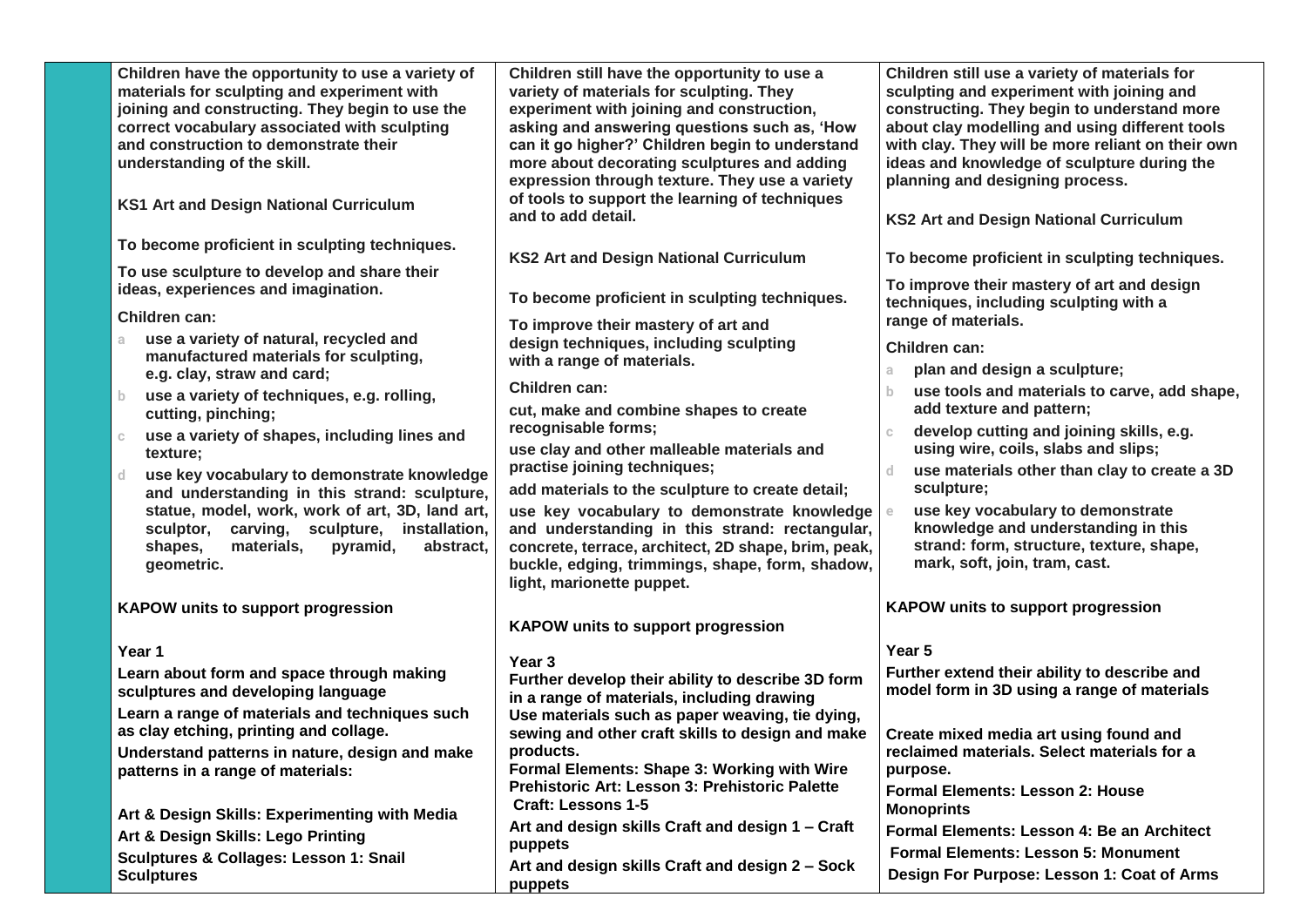| Sculptures & Collages Lesson 2 - Junk model<br>animals                                                                   | Art and design Craft and design 3 - Shadow<br>puppets                                                                                                                       | Design For Purpose: Lesson 2: Designing<br><b>Spaces</b>                                                  |
|--------------------------------------------------------------------------------------------------------------------------|-----------------------------------------------------------------------------------------------------------------------------------------------------------------------------|-----------------------------------------------------------------------------------------------------------|
| Identify, describe and use shape for purpose.                                                                            | Art and design skills Painting: Tints and shades<br>Year 4                                                                                                                  | Design For Purpose: Lesson 3: Changing<br><b>Spaces</b>                                                   |
| <b>Formal Elements: Lesson 1: Abstract</b><br><b>Compositions</b><br>Art & Design Skills: Printing: Great Fire of London | Develop their ability to describe and model form<br>in 3D using a range of materials. Analyse and<br>describe how artists use and apply form in their                       | Design For Purpose: Lesson 4: What's in a<br>Name?                                                        |
| Art & Design Skills: Experimenting with Media<br>Sculptures & Collages: Lesson 4/5: Giant Spider                         | work<br>Make art from recycled materials, create<br>sculptures, print and create using a range of                                                                           | Every picture tells a story lesson 4: John<br><b>Singer Sargent</b>                                       |
|                                                                                                                          | materials. Learn how to display and present work.<br><b>Formal Elements: Texture and Pattern: Playdough</b><br><b>Printing</b>                                              | Every picture tells a story lesson 5:<br><b>Magdelene Odundo</b>                                          |
| Year <sub>2</sub>                                                                                                        | Formal Elements: Pattern 1: Stamp Printing                                                                                                                                  |                                                                                                           |
| Extend their practical ability to create 3D                                                                              | Art & Design Skills: The Work of a Curator                                                                                                                                  |                                                                                                           |
| sculpture forms and begin to understand how to                                                                           | Art & Design Skills: Design: Optical Illusions                                                                                                                              |                                                                                                           |
| represent form when drawing                                                                                              | Art & Design Skills: Design: Willow Pattern                                                                                                                                 | Year <sub>6</sub>                                                                                         |
| Use a range of materials to design and make<br>products including craft, weaving, printmaking,<br>sculpture and clay.    | Art & Design Skills: Craft: Soap Sculptures<br>Every picture tells a story Lesson 1: My parents,<br><b>David Hockney</b><br>Every picture tells a story lesson 2: The dance | Express and articulate a personal message<br>through sculpture. Analyse and study artists'<br>use of form |
|                                                                                                                          | Paula Rego<br>Every picture tells a story lesson 3: Table for                                                                                                               | Art and design skills: Learning about the                                                                 |
| Compose geometric designs by adapting the                                                                                | ladies, Edward Hopper                                                                                                                                                       | work of Edward Hopper                                                                                     |
| work of other artists to suit their own ideas.                                                                           | Every picture tells a story lesson 4 Children's                                                                                                                             | Art and design skills Design: Making a hat                                                                |
| Sculpture & Media: Lesson 3: Multimedia                                                                                  | games Peter Breughel                                                                                                                                                        | Make my voice heard lesson 5 Clay sculpture                                                               |
| <b>Superheroes Part 1</b>                                                                                                |                                                                                                                                                                             | Still life lesson 2: Charcoal                                                                             |
|                                                                                                                          |                                                                                                                                                                             | Still life lesson 3: Negative medium                                                                      |
| Human form lesson 1 & 3 - Human alphabet                                                                                 |                                                                                                                                                                             | Still life lesson 5: Assembling the memory<br>box                                                         |
| Sculpture and Media Lesson 1 - Superhero<br>figures                                                                      |                                                                                                                                                                             |                                                                                                           |
| Human Form: Lesson 3: Making Faces                                                                                       |                                                                                                                                                                             |                                                                                                           |
| Human Form: Lesson 5: Clothes Peg Figures                                                                                |                                                                                                                                                                             |                                                                                                           |
|                                                                                                                          |                                                                                                                                                                             |                                                                                                           |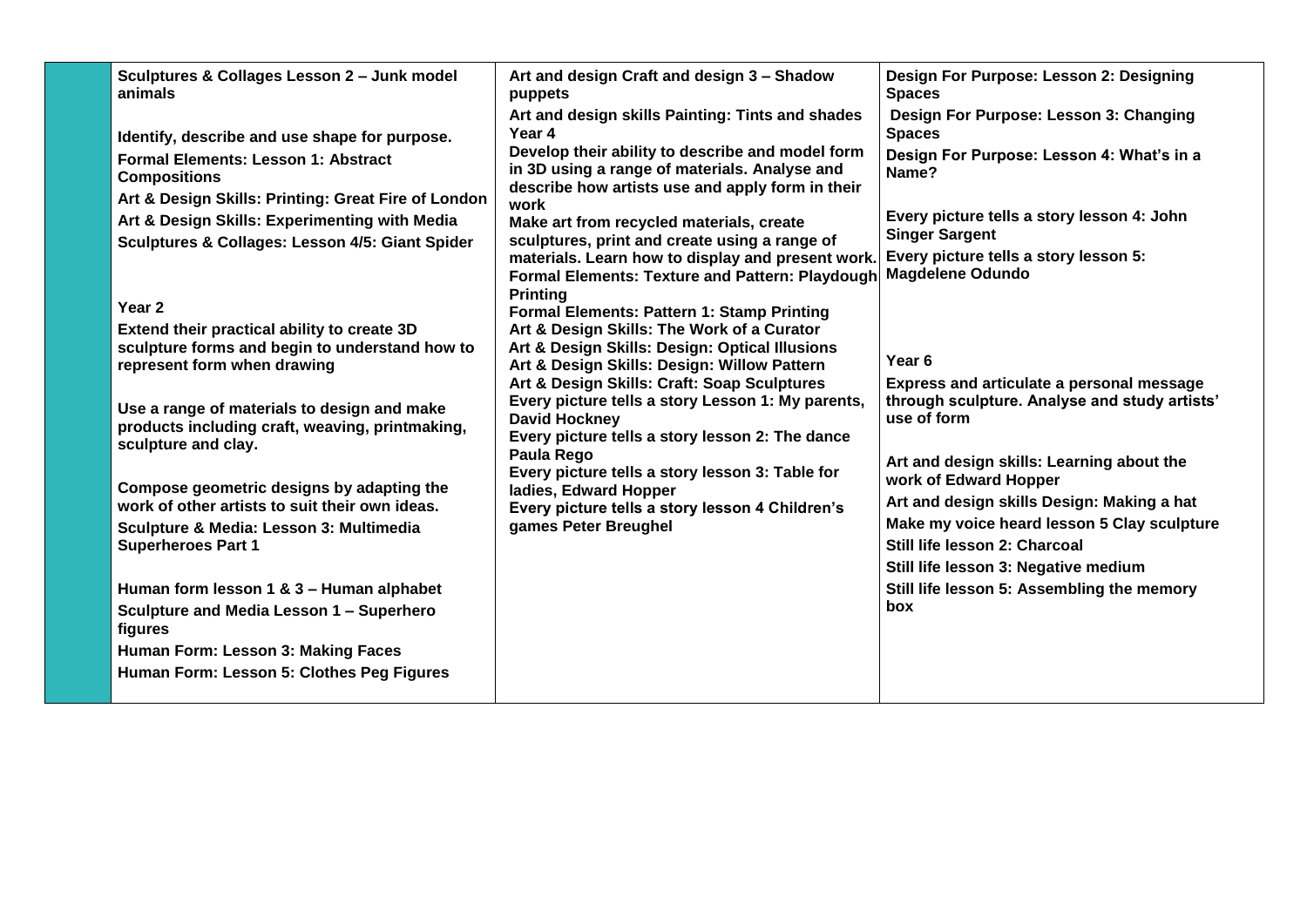| <b>KS1 Art and Design National Curriculum</b><br>To become proficient in other art, craft<br>and design techniques - collage.<br>To develop a wide range of art and design<br>techniques in using texture, line, shape, form<br>and space.<br>Children can:<br>use a combination of materials that have<br>a.<br>been cut, torn and glued;<br>sort and arrange materials;<br>b.<br>add texture by mixing materials;<br>$\mathbb{C}$<br>use key vocabulary to demonstrate knowledge<br>d.<br>and understanding in this strand: collage,<br>squares, gaps, mosaic, features, cut, place,<br>arrange.<br>Year 1<br>Learn a range of materials and techniques such as<br>clay etching, printing and collage.<br>Landscapes Lesson 5: Beach collage<br><b>Formal Elements Lesson 1: Abstract Composition</b> | Children continue to explore creating collage with<br>a variety of media, e.g. paper and magazines.<br>They experiment with sorting and arranging<br>materials with purpose to create effect. They<br>learn new techniques, e.g. overlapping,<br>tessellation, mosaic and montage.<br><b>KS2 Art and Design National Curriculum</b><br>To improve their mastery of art and design<br>techniques with a range of materials - collage.<br>Children can:<br>select colours and materials to create<br>a.<br>effect, giving reasons for their choices;<br>refine work as they go to ensure precision;<br>learn and practise a variety of techniques, e.g.<br>overlapping, tessellation, mosaic and<br>montage;<br>use key vocabulary to demonstrate knowledge<br>and understanding in this strand: texture,<br>shape, form, pattern, mosaic. | Children experiment with mixing textures and with<br>sorting and arranging materials with purpose to<br>create effect. They develop their understanding of<br>techniques learned in Lower KS2 and develop<br>their own ideas through planning.<br><b>KS2 Art and Design National Curriculum</b><br>To improve their mastery of art and design<br>techniques with a range of materials - collage.<br>Children can:<br>add collage to a painted or printed<br>a.<br>background;<br>create and arrange accurate patterns;<br>b.<br>use a range of mixed media;<br>$\mathbb{C}$<br>plan and design a collage;<br>$\mathbf d$<br>use key vocabulary to demonstrate<br>$\mathbf{e}$<br>knowledge and understanding in this<br>strand: shape, form, arrange, fix. |
|---------------------------------------------------------------------------------------------------------------------------------------------------------------------------------------------------------------------------------------------------------------------------------------------------------------------------------------------------------------------------------------------------------------------------------------------------------------------------------------------------------------------------------------------------------------------------------------------------------------------------------------------------------------------------------------------------------------------------------------------------------------------------------------------------------|------------------------------------------------------------------------------------------------------------------------------------------------------------------------------------------------------------------------------------------------------------------------------------------------------------------------------------------------------------------------------------------------------------------------------------------------------------------------------------------------------------------------------------------------------------------------------------------------------------------------------------------------------------------------------------------------------------------------------------------------------------------------------------------------------------------------------------------|------------------------------------------------------------------------------------------------------------------------------------------------------------------------------------------------------------------------------------------------------------------------------------------------------------------------------------------------------------------------------------------------------------------------------------------------------------------------------------------------------------------------------------------------------------------------------------------------------------------------------------------------------------------------------------------------------------------------------------------------------------|
| Use a range of materials to design and make<br>products including craft, weaving, printmaking,<br>sculpture and clay.<br>Art & Design Skills: Craft: Clay<br>Art & Design Skills: Design: Clarice Cliff Plates<br>Art & Design Skills: Weaving a Picture<br>Human Form: Lesson 3: Making Faces<br>Human Form: Lesson 5: Clothes Peg Figures<br>Sculpture & Media: Lesson 1: Superhero Figures<br>Sculpture & Media: Lesson 3: Multimedia<br><b>Superheroes Part 1</b>                                                                                                                                                                                                                                                                                                                                   |                                                                                                                                                                                                                                                                                                                                                                                                                                                                                                                                                                                                                                                                                                                                                                                                                                          |                                                                                                                                                                                                                                                                                                                                                                                                                                                                                                                                                                                                                                                                                                                                                            |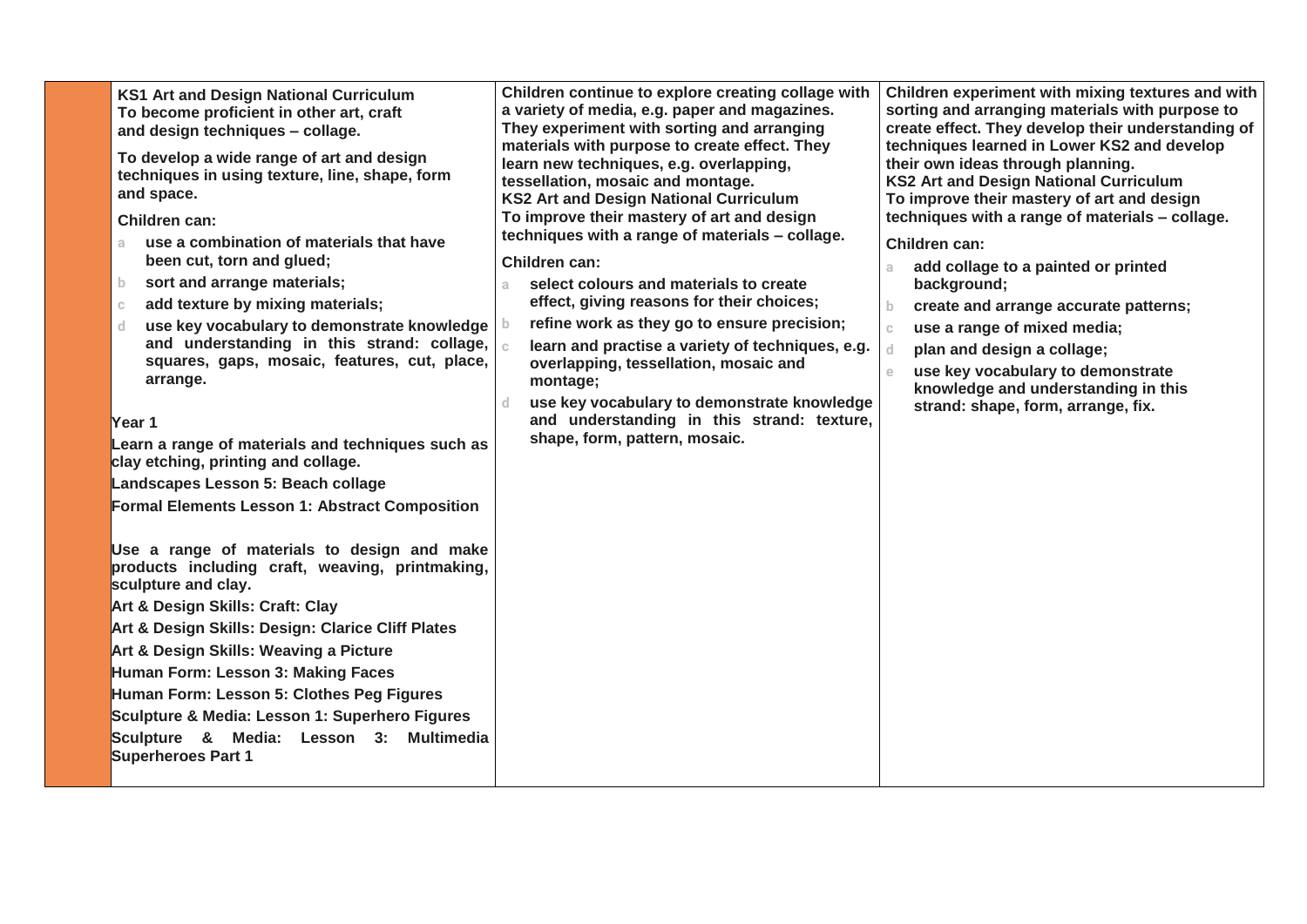practise a variety of techniques, e.g. weaving, **e dyeing and plaiting. They explore which textiles x are best to use and produce the best result. t Children will also explore decorating and i embellishing their textiles to add detail, colour e KS1 Art and Design National Curriculum s To become proficient in other art, craft Children have the opportunity to look at and and effect. and design techniques – textiles. To develop a wide range of art and design techniques in using colour, pattern and texture. Children can: a show pattern by weaving; b use a dyeing technique to alter a textile's colour and pattern; c decorate textiles with glue or stitching, to add colour and detail; d use key vocabulary to demonstrate knowledge and understanding in this strand: textiles, fabric, weaving, woven, placemat, loom, alternate, over, under, decoration, decorative, batik dye, dye, wax, resist, crayons, ink, apply, set. Children develop their weaving and colouring fabric skills further. They are also introduced to the skill of stitching in Lower KS2. KS2 Art and Design National Curriculum To improve their mastery of art and design techniques with a range of materials – textiles. Children can: a select appropriate materials, giving reasons; b use a variety of techniques, e.g. printing, dyeing, weaving and stitching to create different textural effects; c develop skills in stitching, cutting and joining; d use key vocabulary to demonstrate knowledge and understanding in this strand: pattern, line, texture, colour, shape, stuffing, turn, thread, needle, textiles, decoration. Year 3 Use materials such as paper weaving, tie dying, sewing and other craft skills to design and make products. Formal Elements: Shape 3: Working with Wire Art & Design Skills: Craft & Design 1: Craft Puppets Art & Design Skills: Craft & Design 2: Sock Puppets Art & Design Skills: Craft & Design 3: Shadow Puppets Prehistoric Art: Lesson 3: Prehistoric Palette Craft: Lessons 1-5 Construct a variety of patterns through craft methods. Further develop knowledge and understanding of pattern. Craft: Lesson 2: Tie-Dyeing Materials Year 4 Children further develop their weaving, overlapping and layering techniques. They experiment with a range of fabrics including nontraditional fabrics. KS2 Art and Design National Curriculum To improve their mastery of art and design techniques with a range of materials – textiles. Children can: a experiment with a range of media by overlapping and layering in order to create texture, effect and colour; b add decoration to create effect; c use key vocabulary to demonstrate knowledge and understanding in this strand: colour, fabric, weave, pattern.**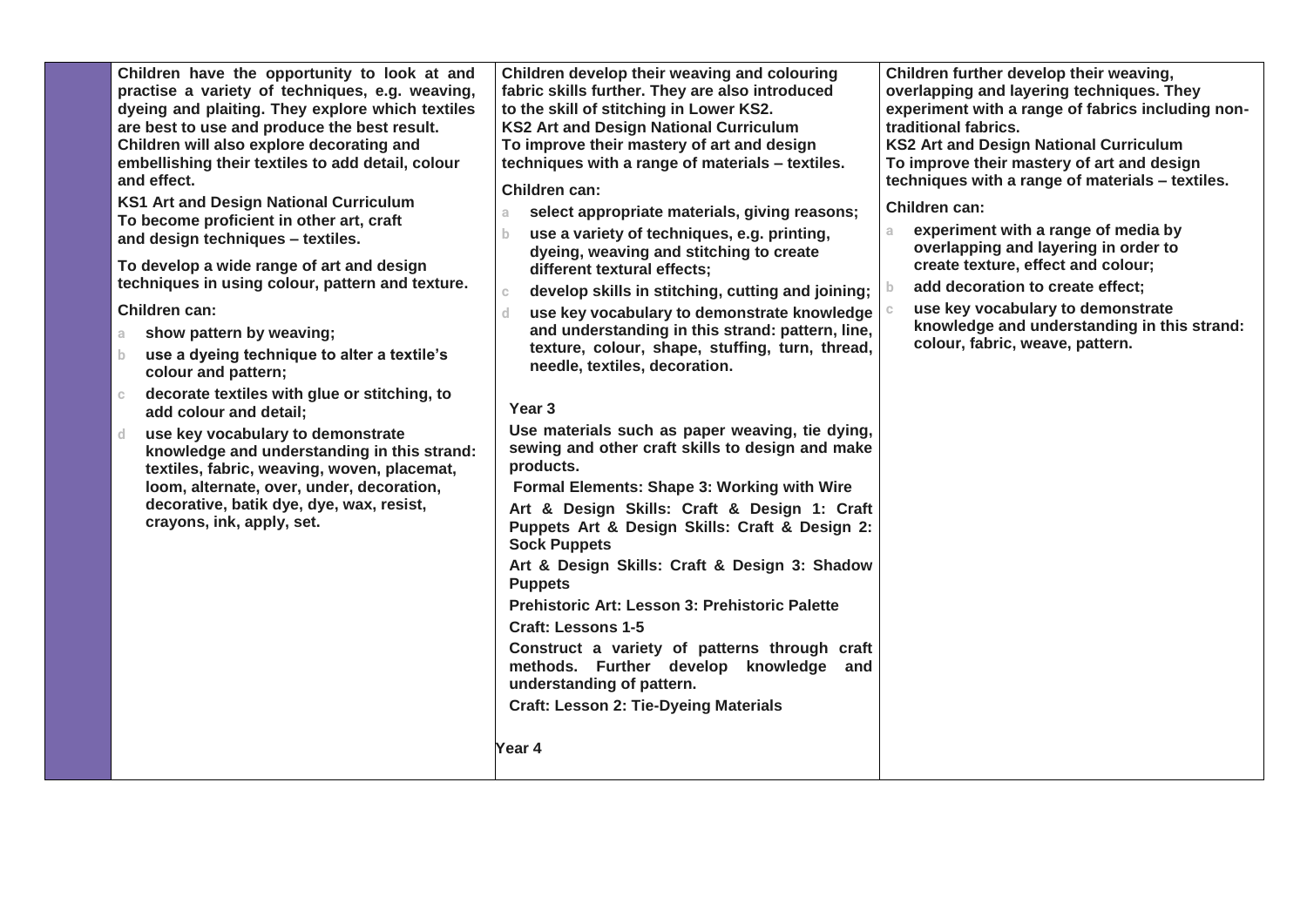| Children experiment with shape and pattern,<br>looking at repeated patterns and different<br>materials to make texture,<br>e.g. sponges.<br><b>KS1 Art and Design National Curriculum</b><br>To become proficient in other art, craft and design<br>techniques<br>$-$ printing. | Children use a variety of printing blocks, e.g.<br>coiled string glued to a block, and explore what<br>effect making their own blocks has on shape and<br>texture.<br><b>KS2 Art and Design National Curriculum</b><br>To improve their mastery of art and design<br>techniques with a range of materials - printing.<br>Children can: | Children have more opportunities to make<br>printing blocks and tiles. They now reflect on<br>their choice of colour for prints and develop<br>their accuracy with patterns.<br><b>KS2 Art and Design National Curriculum</b><br>To improve their mastery of art and design<br>techniques with a range of materials -<br>printing. |
|---------------------------------------------------------------------------------------------------------------------------------------------------------------------------------------------------------------------------------------------------------------------------------|----------------------------------------------------------------------------------------------------------------------------------------------------------------------------------------------------------------------------------------------------------------------------------------------------------------------------------------|------------------------------------------------------------------------------------------------------------------------------------------------------------------------------------------------------------------------------------------------------------------------------------------------------------------------------------|
| To develop a wide range of art and design                                                                                                                                                                                                                                       | use more than one colour to layer in a print;                                                                                                                                                                                                                                                                                          | Children can:                                                                                                                                                                                                                                                                                                                      |
| techniques in using colour and texture.                                                                                                                                                                                                                                         | replicate patterns from observations;                                                                                                                                                                                                                                                                                                  | design and create printing blocks/tiles;                                                                                                                                                                                                                                                                                           |
| Children can:                                                                                                                                                                                                                                                                   | make printing blocks;                                                                                                                                                                                                                                                                                                                  | develop techniques in mono, block and relief<br>printing;                                                                                                                                                                                                                                                                          |
| copy an original print;<br>a.                                                                                                                                                                                                                                                   | make repeated patterns with precision;                                                                                                                                                                                                                                                                                                 | create and arrange accurate patterns;                                                                                                                                                                                                                                                                                              |
| use a variety of materials, e.g. sponges, fruit,<br>$\mathbf{b}$<br>blocks;                                                                                                                                                                                                     | use key vocabulary to demonstrate<br>knowledge and understanding in this strand:                                                                                                                                                                                                                                                       | use key vocabulary to demonstrate knowledge                                                                                                                                                                                                                                                                                        |
| demonstrate a range of techniques, e.g.<br>$\mathbb{C}$<br>rolling, pressing, stamping and rubbing;                                                                                                                                                                             | line, pattern, texture, colour, shape, block<br>printing ink, polystyrene printing tiles,<br>inking rollers.                                                                                                                                                                                                                           | and understanding in this strand: Hapa-Zome,<br>hammering, pattern, shape, tile, colour, arrange,<br>collograph;                                                                                                                                                                                                                   |
| use key vocabulary to demonstrate knowledge<br>d.                                                                                                                                                                                                                               |                                                                                                                                                                                                                                                                                                                                        |                                                                                                                                                                                                                                                                                                                                    |
| and understanding in this strand: colour,<br>shape, printing, printmaking, woodcut, relief                                                                                                                                                                                      | Year 4                                                                                                                                                                                                                                                                                                                                 | Year 5                                                                                                                                                                                                                                                                                                                             |
| printing, objects.                                                                                                                                                                                                                                                              | Make art from recycled materials, create<br>sculptures, print and create using a range of                                                                                                                                                                                                                                              | Create mixed media art using found and<br>reclaimed materials. Select materials for a<br>purpose.                                                                                                                                                                                                                                  |
| Year 1                                                                                                                                                                                                                                                                          | materials. Learn how to display and present<br>work.                                                                                                                                                                                                                                                                                   | <b>Formal Elements: Lesson 2: House Monoprints</b>                                                                                                                                                                                                                                                                                 |
| Learn a range of materials and techniques such as                                                                                                                                                                                                                               | <b>Formal Elements: Texture and Pattern:</b>                                                                                                                                                                                                                                                                                           | Formal Elements: Lesson 4: Be an Architect                                                                                                                                                                                                                                                                                         |
| clay etching, printing and collage.                                                                                                                                                                                                                                             | <b>Playdough Printing</b>                                                                                                                                                                                                                                                                                                              | <b>Formal Elements: Lesson 5: Monument</b>                                                                                                                                                                                                                                                                                         |
| Art and Design skills: Lego Printing<br>Art and Design Skills: Printing: Great Fire of                                                                                                                                                                                          | Formal Elements: Pattern 1: Stamp Printing                                                                                                                                                                                                                                                                                             | Design For Purpose: Lesson 1: Coat of Arms                                                                                                                                                                                                                                                                                         |
| London                                                                                                                                                                                                                                                                          | Art & Design Skills: The Work of a Curator                                                                                                                                                                                                                                                                                             | Design For Purpose: Lesson 2: Designing Spaces                                                                                                                                                                                                                                                                                     |
|                                                                                                                                                                                                                                                                                 | Art & Design Skills: Design: Optical Illusions                                                                                                                                                                                                                                                                                         | Design For Purpose: Lesson 3: Changing Spaces                                                                                                                                                                                                                                                                                      |
| Understand patterns in nature, design and make                                                                                                                                                                                                                                  | Art & Design Skills: Design: Willow Pattern                                                                                                                                                                                                                                                                                            | Design For Purpose: Lesson 4: What's in a                                                                                                                                                                                                                                                                                          |
| patterns in a range of materials.                                                                                                                                                                                                                                               | Art & Design Skills: Craft: Soap Sculptures                                                                                                                                                                                                                                                                                            | Name?                                                                                                                                                                                                                                                                                                                              |
| Art & Design Skills: Experimenting with Media                                                                                                                                                                                                                                   |                                                                                                                                                                                                                                                                                                                                        |                                                                                                                                                                                                                                                                                                                                    |
| Art & Design Skills: Lego Printing                                                                                                                                                                                                                                              | Create original designs for patterns using<br>geometric repeating shapes. Analyse and                                                                                                                                                                                                                                                  | Year <sub>6</sub>                                                                                                                                                                                                                                                                                                                  |
| <b>Sculptures &amp; Collages: Lesson 1: Snail Sculptures</b>                                                                                                                                                                                                                    | describe how other artists use pattern.                                                                                                                                                                                                                                                                                                |                                                                                                                                                                                                                                                                                                                                    |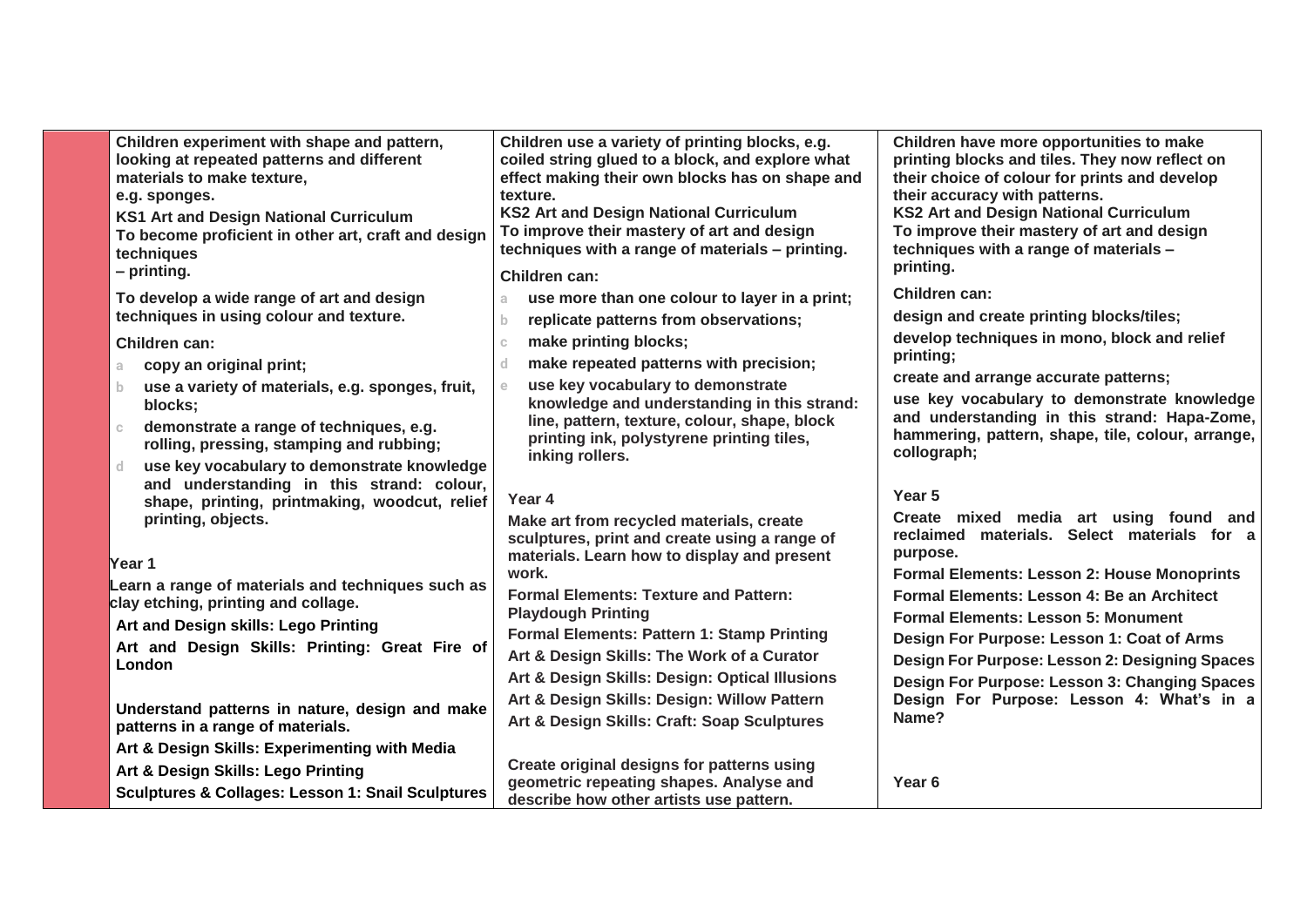| Year 2<br>Use a range of materials to design and make<br>products including craft, weaving, printmaking,<br>sculpture and clay.<br>Use a range of materials to design and make<br>products including craft, weaving, printmaking,<br>sculpture and clay.<br>Art & Design Skills: Design: Clarice Cliff Plates<br>Children have the opportunity to learn from the                                                                                                                                                                                                                                                                                                                                                   | Formal Elements: Pattern 2: Reflection &<br><b>Symmetry</b><br>Formal Elements: Pattern 3: Flower of Life<br>Every Picture Tells a Story: Lesson 1: My<br><b>Parents, David Hockney</b><br>Every Picture Tells a Story: Lesson 2: The<br>Dance, Paula Rego<br>Every Picture Tells a Story: Lesson 3: Table for<br><b>Ladies, Edward Hopper</b><br>Every Picture Tells a Story: Lesson 4:<br><b>Children's Games, Pieter Breughel</b><br>Children continue to study the works of famous                                                                                                                                                                                                                | Create photomontages, make repeat patterns<br>using printing techniques, create digital art and<br>3D sculptural forms.<br>Art & Design Skills: Craft: Zentangle Printing<br>Art & Design Skills: Design: Making a Hat<br>Make My Voice Heard: Lesson 5: Clay Sculpture<br>Make My Voice Heard: Lesson 1: Graffiti Artists'<br>Tag<br>Still Life: Lesson 5: Assembling the Memory Box<br>Lesson<br>Photomontage<br>Photography:<br>$\overline{1}$ :<br>Photography: Lesson 2: Truisms<br>Photography: Lesson 3: Macro Photography<br>Photography: Lesson 4: Self Portraits<br><b>Photography: Lesson 5: Expressions</b><br>Children continue to learn from the works of |
|--------------------------------------------------------------------------------------------------------------------------------------------------------------------------------------------------------------------------------------------------------------------------------------------------------------------------------------------------------------------------------------------------------------------------------------------------------------------------------------------------------------------------------------------------------------------------------------------------------------------------------------------------------------------------------------------------------------------|-------------------------------------------------------------------------------------------------------------------------------------------------------------------------------------------------------------------------------------------------------------------------------------------------------------------------------------------------------------------------------------------------------------------------------------------------------------------------------------------------------------------------------------------------------------------------------------------------------------------------------------------------------------------------------------------------------|-------------------------------------------------------------------------------------------------------------------------------------------------------------------------------------------------------------------------------------------------------------------------------------------------------------------------------------------------------------------------------------------------------------------------------------------------------------------------------------------------------------------------------------------------------------------------------------------------------------------------------------------------------------------------|
| works of famous artists, studying their<br>techniques and processes. They will be exposed<br>to a range of different artists through history<br>throughout KS1.<br><b>KS1 Art and Design National Curriculum</b><br>To understand the work of a range of artists,<br>craft makers and designers, describing the<br>differences and similarities between different<br>practices and disciplines, and making links to<br>their own work.<br>Children can:<br>describe the work of famous, notable<br>a.<br>artists and designers;<br>express an opinion on the work of famous,<br>$b -$<br>notable artists;<br>use inspiration from famous, notable artists<br>$\mathbb{C}$<br>to create their own work and compare; | artists. They have more opportunity to offer<br>opinion and to compare and contrast artists.<br>Children will be exposed to a range of different<br>artists through history, studying their techniques<br>and processes.<br><b>KS2 Art and Design National Curriculum</b><br>To learn about great artists, architects and<br>designers in history.<br>Children can:<br>use inspiration from famous artists to<br>a.<br>replicate a piece of work;<br>reflect upon their work inspired by a famous<br>$\mathbf b$<br>notable artist and the development of their art<br>skills;<br>express an opinion on the work of famous,<br>$\mathbb{C}$<br>notable artists and refer to techniques and<br>effect; | famous artists. They now expand their knowledge<br>by looking at the range of more famous artists.<br>Children comment on the work of famous artists<br>and name their pieces of work.<br><b>KS2 Art and Design National Curriculum</b><br>To learn about great artists, architects and<br>designers in history.<br>Children can:<br>give detailed observations about notable<br>artists', artisans' and designers' work;<br>offer facts about notable artists', artisans'<br>b<br>and designers' lives;<br><b>KAPOW units to support progression</b><br>Study the works of artists:                                                                                    |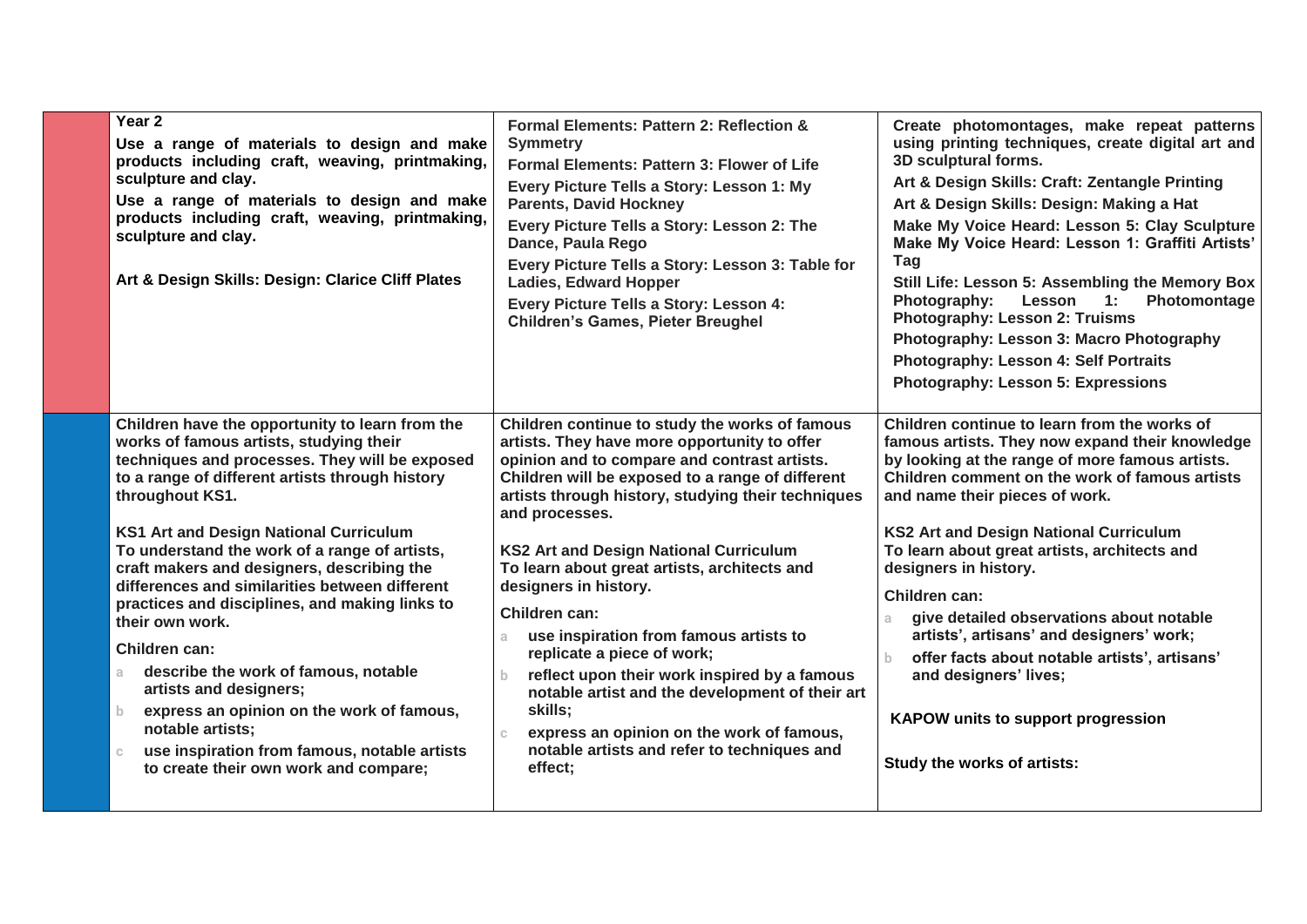| <b>KAPOW units to support progression</b> | <b>KAPOW units to support progression</b> | Year 5                                       |
|-------------------------------------------|-------------------------------------------|----------------------------------------------|
|                                           |                                           | Hundertwasser - Formal elements              |
| Study the works of the artists:           | Study the works of artists:               | <b>Banksy - Story telling</b>                |
|                                           |                                           | Andy Warhol - Story telling                  |
| Year 1                                    | Year <sub>3</sub>                         | John Singer Sargent - Story telling          |
| <b>Beatrice Milhazes - Abstract</b>       | <b>Carl Giles - Drawing</b>               | Magdalene Odundo - Story telling             |
| <b>Bridget Riley - Drawing</b>            | Diego Velazquez - Tone                    |                                              |
| David Hockney and Vija Celmins - Drawing  | <b>Puppets</b>                            | Year 6                                       |
| Louis Wain - Movement                     | <b>Prehistoric Artists</b>                | <b>Claude Monet - Impressionism</b>          |
| Kandinsky, Bernal, Bolotowsky - shape and |                                           | <b>William Morris - Zentangle printing</b>   |
| colour                                    | Year 4                                    | <b>Edward Hopper - Art and design skills</b> |
| Vincent Van Gogh - Texture                | Luz Perez Ojeda - Optical illusions       | Kathe Kollwitz - Make voice heard            |
| Jasper Johns - Painting                   | <b>Paul Cezanne - Painitng</b>            | Pablo Picasso - Make voice heard             |
| Renoir, Sorolla, Kroyer - Landscapes      | Giorgio Morandi - Still life drawing      | Mark Wallinger - Make voice heard            |
| <b>Louise Bourgeois - Sculpture</b>       | David Hockney - Story telling             | Hannah Hoch, Peter Kennard, Jerry Uelsmann - |
|                                           | Paula Rego - Story telling                | Photography                                  |
| Year 2                                    | <b>Edward Hopper - Story telling</b>      | Jenny Holzer - Photography                   |
| <b>Max Ernest - Frottage</b>              | Pieter Brueghel - Story telling           | <b>Edward Wston - Photography</b>            |
| Ed Ruscha - shading and tone              |                                           | <b>Edvard Munch - photography</b>            |
| <b>Clarice Cliff - Design</b>             |                                           | Paul Cezanne, Jaromir Funke, Ben Nicholson - |
| <b>Nancy McCrosky - Mural</b>             |                                           | Still life                                   |
| Damien Hurst - Drawing                    |                                           |                                              |
| <b>Julian Opie - Portraits</b>            |                                           |                                              |
| Edwina Bridgeman - Human form             |                                           |                                              |

| Vocabulary | Pattern, Line, Tone, Thin, Thick, Straight, Wavy, | Abstract, shape, form, space hatching, cross-                                                                                                             | Element, Individual style, composition, scale, |
|------------|---------------------------------------------------|-----------------------------------------------------------------------------------------------------------------------------------------------------------|------------------------------------------------|
|            | Texture, Colour, Print, Press, Roll, Stamp, Rub   | hatching, third dimension, perspective, animation, proportion, slip, score and slip, elements,                                                            |                                                |
|            | Repeating patterns, Overlap, Printing block.      | stop-motion, animation frame.                                                                                                                             | pinching, kiln.                                |
|            |                                                   |                                                                                                                                                           |                                                |
|            |                                                   | Media, Primary Colours, secondary colour, colour Gallery, intricate, variations, techniques, stippling, Aesthetics, mood, colour palette, form, shape and |                                                |
|            | wheel, lighten, darken, desired effect, contrast, | contour, print tile, relief printing, precise,                                                                                                            | style, mixed media, justify, intentions.       |
|            | tactile, natural, sculpture, structure, combine,  |                                                                                                                                                           |                                                |